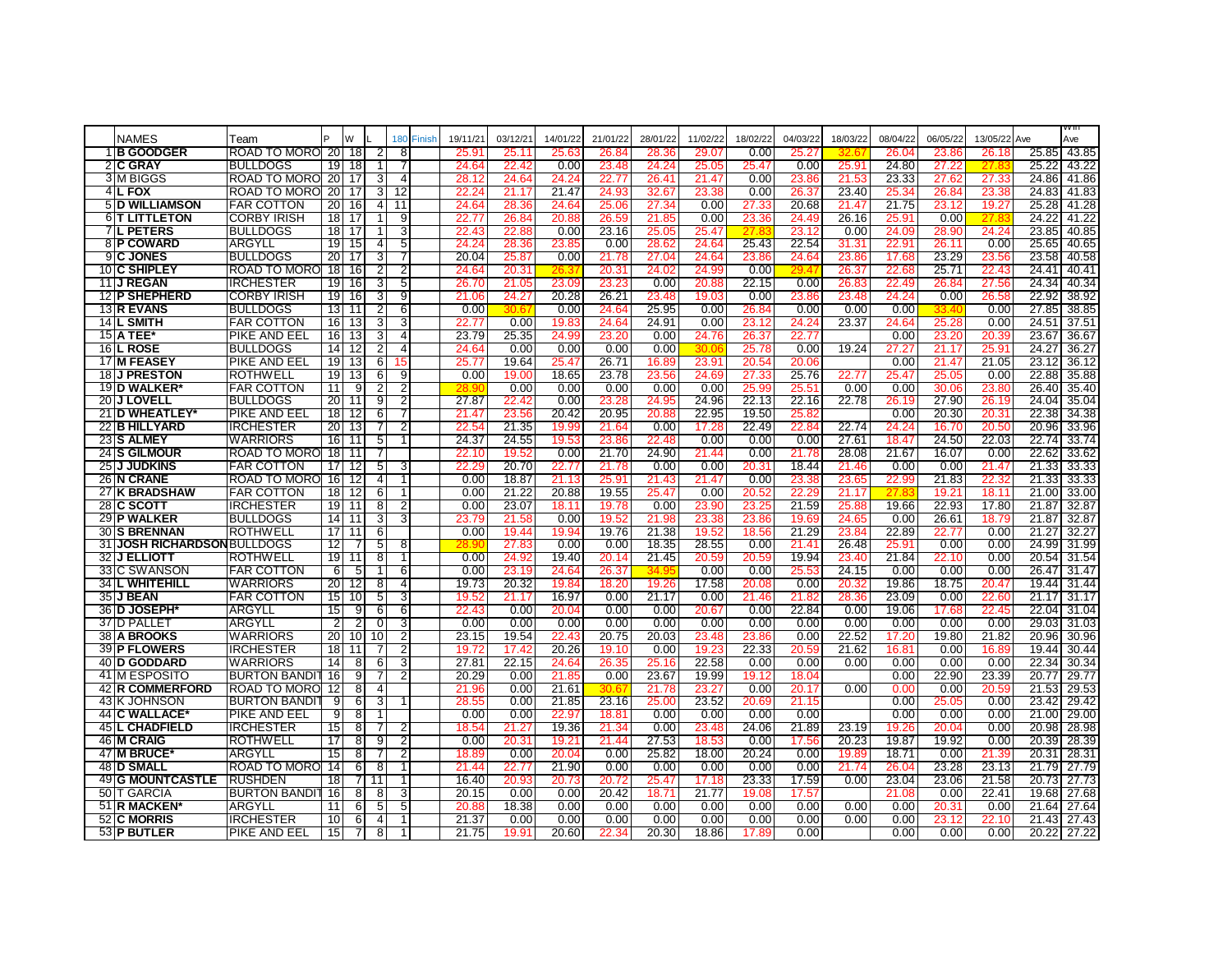| 54 C BAGLEY                     | <b>CORBY IRISH</b>                 | 5                       | 5                   | 0                        |                |     | 0.00          | 21.17          | 17.96         | 0.00          | 23.12         | 0.00          | 0.00           | 0.00          | 0.00          | 0.00           | 0.00          | 0.00          | 22.03 27.03          |       |
|---------------------------------|------------------------------------|-------------------------|---------------------|--------------------------|----------------|-----|---------------|----------------|---------------|---------------|---------------|---------------|----------------|---------------|---------------|----------------|---------------|---------------|----------------------|-------|
| 55 J ROOKSBY                    | <b>BURTON BANDIT</b>               | 17                      | 8                   | 9                        | 3              |     | 20.30         | 0.00           | 18.94         | 19.59         | 21.17         | 0.00          | 16.02          | 19.34         |               | 21.84          | 23.86         | 18.23         | 19.02                | 27.02 |
| 56 M THOMPSON                   | <b>ARGYLL</b>                      | 15                      | 6                   | 9                        | $\overline{1}$ |     | 20.84         | 22.56          | 18.87         | 0.00          | 21.47         | 22.53         | 20.93          | 22.47         | 22.43         | 18.69          | 0.00          | 18.41         | 20.94                | 26.94 |
| 57 II BISLAND'                  | <b>IRCHESTER</b>                   | 15                      | 6                   | 9                        | 3              | 155 | 22.4          | 22.42          | 21.01         | 18.42         | 0.00          | 21.00         | 20.75          | 20.20         | 17.79         | 19.71          | 17.81         | 0.00          | 20.68                | 26.68 |
| 58 J WILKINS                    | <b>FAR COTTON</b>                  | $\mathbf{1}$            | 1                   | $\Omega$                 |                |     | 0.00          | 0.00           | 0.00          | 0.00          | 0.00          | 0.00          | 0.00           | 0.00          | 0.00          | 0.00           | 0.00          | 0.00          | 25.47                | 26.47 |
| 59 G FORD                       | <b>ROTHWELL</b>                    | 13                      | 6                   |                          |                |     | 0.00          | 18.94          | 21.34         | 21.37         | 21.56         | 19.22         | 18.3           | 0.00          | 16.31         | $20.5^{\circ}$ | 20.43         | 0.00          | 20.31                | 26.31 |
| 60 C O'HARE                     | <b>CORBY IRISH</b>                 | 18                      | 6                   | 12                       | 4              |     | 24.00         | 19.52          | 21.22         | 21.78         | 19.51         | 20.15         | 21.84          | 17.50         | 25.70         | 20.31          | 0.00          | 23.16         | 20.23                | 26.23 |
| 61 N CULLEY                     | <b>FAR COTTON</b>                  | 13                      | 6                   | 7                        | 5              |     | 0.00          | 18.59          | 0.00          | 20.14         | 22.77         | 0.00          | 18.17          | 0.00          | 19.78         | 0.00           | 19.52         | 22.15         | 19.98                | 25.98 |
| 62 M DAUGULIS*                  | <b>RUSHDEN</b>                     | 20                      | 6                   | 14                       | 1              |     | 19.76         | 19.80          | 21.17         | 20.60         | 21.06         | 20.76         | 17.58          | 18.08         | 0.00          | 20.08          | 23.53         | 19.26         | 19.33                | 25.33 |
| 63 S SMITH                      | <b>BURTON BANDIT</b>               | $\overline{11}$         | 5                   | 6                        | 2              |     | 21.68         | 0.00           | 20.59         | 18.73         | 0.00          | 0.00          | 0.00           | 0.00          |               | 0.00           | 0.00          | 0.00          | 20.22                | 25.22 |
| <b>64 ID VANDERSON</b>          | <b>ROTHWELL</b>                    | 9                       | 5                   | 4                        | $\overline{2}$ |     | 0.00          | 20.64          | 0.00          | 0.00          | 0.00          | 20.00         | 17.68          | 21.91         | 0.00          | 0.00           | 0.00          | 0.00          | 20.22                | 25.22 |
| 65 L WOOD                       | ROAD TO MORO                       | $\mathbf 1$             |                     | 0                        |                |     | 0.00          | 0.00           | 0.00          | 0.00          | 0.00          | 0.00          | 0.00           | 0.00          | 0.00          | 0.00           | 0.00          | 0.00          | 23.26 24.26          |       |
| 66 P PEARCE                     | <b>BULLDOGS</b>                    | 4                       | 2                   | 2                        | $\mathbf 1$    |     | 0.00          | 0.00           | 0.00          | 0.00          | 0.00          | 0.00          | 0.00           | 0.00          | 0.00          | 0.00           | 0.00          | 0.00          | 22.22                | 24.22 |
| 67 IM HANBY                     | ARGYLL                             | 16                      | 5                   | $\overline{11}$          |                |     | 19.64         | 17.43          | 20.04         | 0.00          | 20.04         | 20.20         | 18.49          | 22.17         | 19.78         | 16.34          | 20.78         | 20.94         | 19.12 24.12          |       |
| 68 C PLUMMER                    | <b>BURTON BANDI</b>                | 7                       | 2                   | 5                        |                |     | 0.00          | 0.00           | 19.62         | 20.90         | 0.00          | 23.61         | 0.00           | 0.00          |               | 23.76          | 0.00          | 0.00          | 21.97                | 23.97 |
| 69 D NEWMAN                     | <b>BURTON BANDI</b>                | 7                       | 3                   | 4                        | -1             |     | 0.00          | 0.00           | 0.00          | 0.00          | 0.00          | 0.00          | 23.48          | 22.77         |               | 0.00           | 0.00          | 0.00          | 20.71                | 23.71 |
| <b>70 L CLEMENTS</b>            | <b>FAR COTTON</b>                  | 12                      | $\overline{4}$      | 8                        | 2              |     | 0.00          | 0.00           | 19.04         | 18.86         | 0.00          | 0.00          | 0.00           | 0.00          | 0.00          | 21.32          | 18.11         | 18.56         | 19.55                | 23.55 |
| 71 B JOHNSON                    | <b>IRCHESTER</b>                   | 18                      | $\overline{4}$      | 14                       |                |     | 16.50         | 18.48          | 18.90         | 18.24         | 0.00          | 0.00          | 17.52          | 16.51         | 19.42         | 19.27          | 18.85         | 17.92         | 19.10                | 23.10 |
| 72 IR CHAPMAN                   | pike and eel                       | 5                       |                     | 4                        |                |     | 24.49         | 20.04          | 0.00          | 0.00          | 0.00          | 22.44         | 0.00           | 23.60         |               | 0.00           | 0.00          | 0.00          | 21.94                | 22.94 |
| 73 M ROOKSBY                    | <b>BURTON BANDI</b>                | 5                       | 2                   | 3                        |                |     | 19.90         | 0.00           | 0.00          | 0.00          | 20.78         | 0.00          | 0.00           | 0.00          |               | 0.00           | 22.05         | 21.42         | 20.79                | 22.79 |
| 74 JORDAN ROOKSBY BURTON BANDIT |                                    | 18                      | $\overline{4}$      | 14                       |                |     | 21.78         | 0.00           | 15.25         | 19.88         | 18.41         | 18.48         | 19.69          | 17.95         |               | 13.30          | 15.14         | 15.21         | 18.78 22.78          |       |
| 75 IN WESBY                     | <b>CORBY IRISH</b>                 | 11                      | 4                   |                          |                |     | 19.55         | 0.00           | 19.78         | 20.00         | 20.62         | 17.42         | 18.22          | 0.00          | 0.00          | 16.98          | 0.00          | 0.00          | 18.74                | 22.74 |
| <b>J YOUNG</b><br>76            | <b>CORBY IRISH</b>                 | 13                      | $\overline{4}$      | 9                        | $\overline{2}$ |     | 0.00          | 0.00           | 21.47         | 0.00          | 21.73         | 16.70         | 16.57          | 19.79         | 0.00          | 0.00           | 0.00          | 16.94         | 18.69                | 22.69 |
| <b>77IA CASTAGNETTE</b>         | <b>BURTON BANDI</b>                | 5                       | 2                   | 3                        | -1             |     | 0.00          | 0.00           | 22.46         | 24.20         | 0.00          | 19.51         | 0.00           | 0.00          |               | 18.87          | 0.00          | 0.00          | 20.63 22.63          |       |
| 78 N HALL                       | <b>CORBY IRISH</b>                 | 9                       | 3                   | 6                        | 3              |     | 0.00          | 23.32          | 18.28         | 0.00          | 0.00          | 0.00          | 0.00           | 0.00          | 0.00          | 0.00           | 0.00          | 0.00          | 19.57                | 22.57 |
| <b>79 D BURTON</b>              | PIKE AND EEL                       | 7                       | 1                   | 6                        | 1              |     | 0.00          | 0.00           | 20.76         | 0.00          | 0.00          | 0.00          | 20.89          | 25.91         |               | 0.00           | 0.00          | 0.00          | 21.54                | 22.54 |
| <b>80 C DOUGLAS</b>             | <b>ROTHWELL</b>                    | 10                      | 3                   |                          |                |     | 0.00          | 20.90          | 0.00          | 0.00          | 0.00          | 0.00          | 0.00           | 0.00          | 0.00          | 0.00           | 0.00          | 0.00          | 19.37                | 22.37 |
| 81 J HEWITT                     | <b>ROTHWELL</b>                    | 5                       |                     | 4                        |                |     | 0.00          | 0.00           | 0.00          | 0.00          | 0.00          | 0.00          | $20.3^{\circ}$ | 18.97         | 21.70         | 25.64          | 20.05         | 0.00          | 21.33                | 22.33 |
| 82 IE SMITH                     | <b>FAR COTTON</b>                  | 3                       |                     |                          |                |     | 0.00          | 0.00           | 0.00          | 0.00          | 0.00          | 0.00          | 0.00           | 0.00          | 0.00          | 21.42          | 19.5:         | 0.00          | 21.30                | 22.30 |
| 83 D JEFFRYES                   | FAR COTTON                         | 6                       |                     | 3                        |                |     | 20.32         | 19.74          | 0.00          | 0.00          | 18.20         | 0.00          | 0.00           | 0.00          | 0.00          | 0.00           | 0.00          | 0.00          | 19.06                | 22.06 |
| 84 B WATERER                    | <b>CORBY IRISH</b>                 | 16                      | 3<br>$\overline{4}$ |                          |                |     | 19.49         | 18.29          | 0.00          | 20.18         | 17.27         | 18.79         | 20.95          | 18.10         | 16.43         | 0.00           | 0.00          | 17.60         | 18.06                | 22.06 |
| <b>J TAYLOR</b><br>85           | <b>BURTON BANDI</b>                | 7                       | $\overline{2}$      | 12                       |                |     | 0.00          | 0.00           | 0.00          | 0.00          | 24.77         | 20.97         | 20.32          | 16.68         |               | 19.73          | 15.49         | 21.83         | 19.97 21.97          |       |
| 86 G WADE                       |                                    |                         |                     | 5<br>$\Omega$            |                |     | 0.00          | 0.00           | 0.00          | 0.00          | 22.00         | 0.00          | 0.00           | 0.00          |               | 0.00           | 0.00          | 0.00          | 19.78 21.78          |       |
| 87IL PETE                       | PIKE AND EEL<br>ARGYLL             | 2                       | 2<br>3              | 2                        |                |     | 0.00          | 18.67          | 0.00          | 0.00          | 0.00          | 0.00          | 0.00           | 0.00          | 0.00          | 0.00           | 0.00          | 0.00          | 18.70 21.70          |       |
|                                 |                                    | 5                       |                     |                          |                |     |               |                |               |               |               |               |                |               |               |                |               |               |                      |       |
| 88 J POCOCK*<br>89 T COOPER     | <b>ARGYLL</b>                      | 13                      | 3                   | 10                       | $\overline{2}$ |     | 0.00          | 18.26          | 18.99         | 0.00          | 18.18         | 0.00          | 20.41          | 0.00          | 20.60         | 12.42          | 20.59         | 21.76         | 18.64 21.64          |       |
| 90 K WOOLNOUGH                  | <b>WARRIORS</b><br>ARGYLL          | 16<br>9                 | $\overline{4}$      | $\overline{12}$          | 2              |     | 18.44<br>0.00 | 18.95<br>18.82 | 16.89<br>0.00 | 16.98<br>0.00 | 13.60<br>0.00 | 0.00<br>15.88 | 20.35<br>15.85 | 0.00<br>20.67 | 16.69         | 0.00<br>0.00   | 17.58<br>0.00 | 14.88         | 17.23<br>18.16       | 21.23 |
|                                 |                                    |                         | 3                   | 6                        |                |     |               |                |               |               |               |               |                |               | 19.78         |                |               | 16.50         |                      | 21.16 |
| 91 I EVANS<br>92 A COXON        | <b>BULLDOGS</b><br><b>ROTHWELL</b> | 3<br>10                 | 1<br>3              | 2                        | $\overline{2}$ |     | 0.00<br>0.00  | 0.00<br>0.00   | 0.00<br>16.94 | 0.00<br>0.00  | 0.00<br>0.00  | 0.00<br>0.00  | 0.00<br>0.00   | 19.53<br>0.00 | 17.43<br>0.00 | 0.00<br>0.00   | 0.00<br>0.00  | 22.43<br>0.00 | 19.80 20.80<br>17.65 | 20.65 |
|                                 |                                    |                         |                     |                          |                |     |               |                |               |               |               |               |                |               |               |                |               |               |                      |       |
| 93 I HAY                        | ARGYLI                             | 4                       | 2                   | 2                        |                |     | 0.00          | 0.00           | 0.00          | 0.00          | 0.00          | 0.00          | $19.4^{\circ}$ | 18.88         | 18.15         | 0.00           | 17.59         | 0.00          | 18.51                | 20.51 |
| 94 K FRANKS                     | <b>WARRIORS</b>                    | 18                      | $\overline{2}$      | 16                       | $\overline{1}$ |     | 19.40         | 23.35          | 18.03         | 17.24         | 19.76         | 19.13         | 16.72          | 0.00          | 19.21         | 19.37          | 19.88         | 19.06         | 18.44                | 20.44 |
| 95 A GREGG                      | <b>RUSHDEN</b>                     | 20                      | 3                   | 17                       | -1             |     | 18.33         | 16.86          | 18.03         | 19.17         | 17.43         | 14.58         | 13.78          | 16.68         | 0.00          | 17.13          | 19.54         | 18.59         | 17.40                | 20.40 |
| 96 J SHEPPARD                   | <b>CORBY IRISH</b>                 | $\overline{4}$          |                     | 3                        |                |     | 17.39         | 0.00           | 0.00          | 0.00          | 0.00          | 0.00          | 0.00           | 0.00          | 0.00          | 0.00           | 0.00          | 0.00          | 19.34 20.34          |       |
| 97 J HOGSTON                    | <b>BURTON BANDI</b>                | $\overline{\mathbf{8}}$ | 2                   | 6                        | -1             |     | 0.00          | 0.00           | 0.00          | 0.00          | 0.00          | 0.00          | 0.00           | 0.00          |               | 18.6           | 17.52         | 0.00          | 18.29                | 20.29 |
| 98 S THOMPSON                   | ARGYLL                             | 14                      | 2                   | 12                       | $\mathbf 1$    |     | 15.60         | 0.00           | 21.21         | 0.00          | 17.18         | 14.18         | 0.00           | 16.82         | 0.00          | 19.58          | 19.48         | 19.52         | 18.27                | 20.27 |
| 99 L ARNOLD                     | PIKE AND EEL                       |                         |                     | $\Omega$                 |                |     | 0.00          | 19.22          | 0.00          | 0.00          | 0.00          | 0.00          | 0.00           | 0.00          |               | 0.00           | 0.00          | 0.00          | 19.22                | 20.22 |
| 100 P FRANKCAM                  | <b>BULLDOGS</b>                    | $\mathbf{1}$            | $\overline{0}$      | $\overline{\phantom{a}}$ |                |     | 0.00          | 0.00           | 0.00          | 0.00          | 0.00          | 0.00          | 0.00           | 0.00          | 0.00          | 20.19          | 0.00          | 0.00          | 20.19                | 20.19 |
| <b>101 IN LONG</b>              | <b>ROTHWELL</b>                    | 12                      | 3                   | 9                        | -1             |     | 0.00          | 0.00           | 18.31         | 19.69         | 19.21         | 16.58         | 0.00           | 21.09         | 15.24         | 15.02          | 14.03         | 0.00          | 17.07                | 20.07 |
| <b>102 L GRANT</b>              | <b>CORBY IRISH</b>                 | 6                       | $\overline{0}$      | 6                        |                |     | 0.00          | 0.00           | 0.00          | 0.00          | 0.00          | 17.06         | 18.89          | 20.13         | 22.92         | 20.54          | 0.00          | 20.62         | 20.03                | 20.03 |
| <b>103 Z THORNTON</b>           | PIKE AND EEL                       | $\overline{4}$          | $\overline{2}$      | 2                        |                |     | 0.00          | 0.00           | 0.00          | 20.20         | 0.00          | 15.40         | 0.00           | 0.00          |               | 0.00           | 17.24         | 18.88         | 17.93                | 19.93 |
| 104 N THOMPON                   | <b>ARGYLI</b>                      | 2                       | $\overline{0}$      |                          |                |     | 0.00          | 0.00           | 0.00          | 0.00          | 19.68         | 0.00          | 0.00           | 0.00          | 0.00          | 0.00           | 0.00          | 0.00          | 19.85                | 19.85 |
| 105 D SUMMERFIELD               | PIKE AND EEL                       | 3                       |                     | $\overline{2}$           |                |     | 0.00          | 0.00           | 0.00          | 0.00          | 19.03         | 0.00          | 0.00           | 20.61         |               | 0.00           | 0.00          | 0.00          | 18.84                | 19.84 |
| 106 R FAIRBAIRN                 | <b>CORBY IRISH</b>                 | 13                      |                     | 12                       |                |     | 16.89         | 0.00           | 0.00          | 18.52         | 0.00          | 20.04         | 19.46          | 18.96         | 23.20         | 22.54          | 0.00          | 18.56         | 18.83                | 19.83 |
| 107 J MOORE                     | <b>CORBY IRISH</b>                 | 3                       |                     | 2                        |                |     | 0.00          | 0.00           | 0.00          | 0.00          | 0.00          | 0.00          | 0.00           | 0.00          | 0.00          | 0.00           | 0.00          | 0.00          | 18.79 19.79          |       |
| <b>108 L DODD</b>               | <b>ROAD TO MORO</b>                | $\overline{1}$          | $\Omega$            | $\overline{1}$           |                |     | 0.00          | 0.00           | 0.00          | 0.00          | 0.00          | 0.00          | 0.00           | 0.00          | 0.00          | 0.00           | 0.00          | 0.00          | 19.27 19.27          |       |